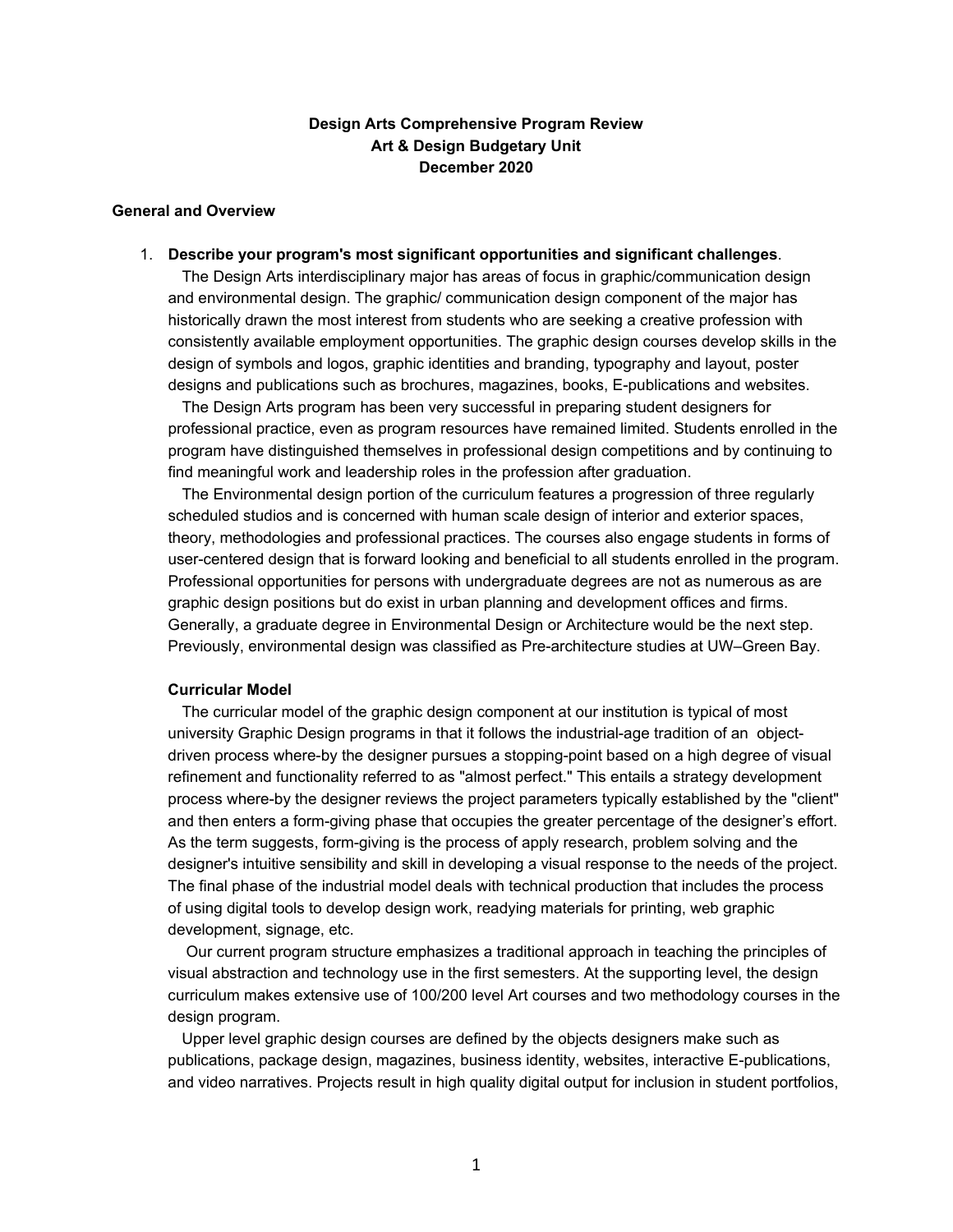or as is the case with our publications design course, the publication of the Voyageur Magazine each semester.

Environmental design courses are more process focused, developing concepts for 3-D products, designed interiors and community-based projects with the end product taking the form of physical or digital models, presentation graphics or software presentations used as support materials in juried presentations. The studios place a significant emphasis on presentations that are developed for varied audiences that would include public, government and private sector entities.

#### **Challenges**

The current status of the program will continue to serve student demand as a pathway to a career in graphic design and to a lesser extend urban design. The biggest challenge will be in adjusting curriculum to reflect the evolving needs in the emerging knowledge economy and the changes in the way contemporary information systems are planned, produced and distributed. While principles of communications design such as using typography, symbols, photography, illustrations and the layout and design of publications, will remain as an important component of a design program. To remain current however, a greater emphasis on strategy, new technology and a user-centered rather than a designer centered approaches to design solutions, needs to be integrated into the curriculum at all levels.

Increasingly, the speed at which changes occur makes the notion of "almost perfect" less relevant as technology has brought about a new end-point characterized by "good enough for now." On a basic level, the constant reworking of corporate websites in response to a changing information ecology typifies this trend as traditional principles of layout and design are lost to the need for responsive design as smaller mobile devices became the preferred access to web based information.

The more complex issues of designing authentic user experiences in these information environments requires planning, facilitation and research as essential design skills. Our program currently lacks design curriculum that provides foundation work in researching and mapping userbehavior and design related methodologies that include the complexities of systems design for commerce and communications.

The dilemma of staying current both in design education and as post graduate design practitioners is widely felt and is the result of an economy that has shifted from product-oriented manufacturing to service industries, that largely rely on self-service technology systems. These systems often provide for interactions between providers and users that result in data directed cocreated content. This is a significant change from the traditional role of designer as both interpreter and trend setter of consumer desire.

Even as digital technologies have dominated the delivery of information, services and goods, the form of devices and displays has become secondary in importance to the access they provide for users in real-time interactions to social and commercial systems.

The design of these systems is in part the realm of User Experience and User Interactions designers and relies on a range of skills beyond the design of visual elements, with a greater emphasis on research, planning and facilitation. The complexity of these design problems frequently requires the collaborative work of many different professions and the ability to interact accordingly and fits well with our program's interdisciplinary charter.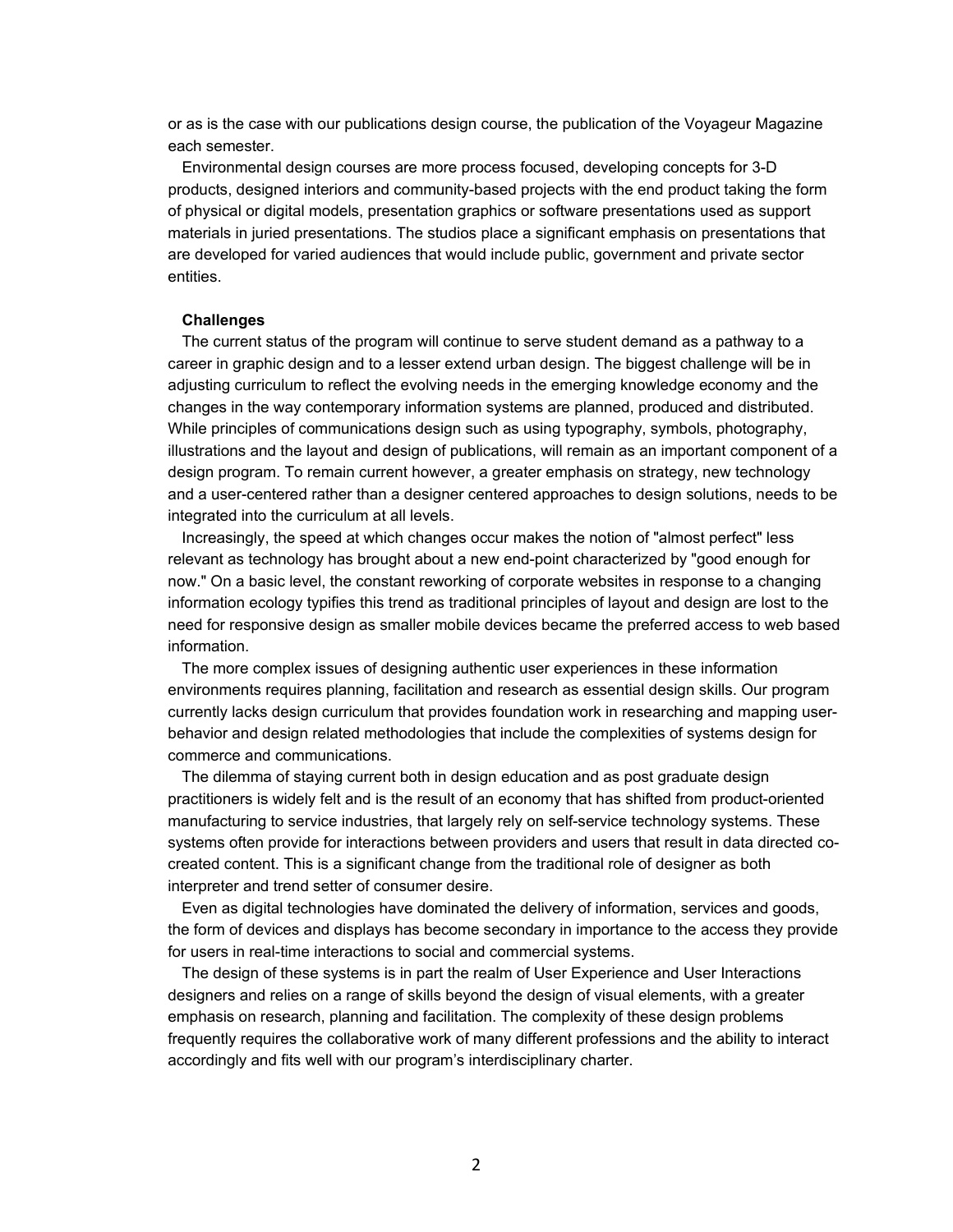Instruction in these areas of User Experience, User Interaction and Systems design is increasingly being integrated into both graphic design and environmental design education by forward looking and well-funded design programs.

#### **Opportunities**

The difficulty of keeping the design curriculum current and forward looking cannot overstated and is a significant issue for all design programs and for current practitioners in the design profession.

The potential for revising elements of the curriculum, will be advanced as second and third generation program instructors retire, and new hires, along with the potential collaborations and coordination with other campus programs, will keep the Design Program in step with the changing design ecology. Closer relationships with the Business, Marketing, Communications and English programs, could provide important enhancements to our design education. Conversely, as the Design methodology curriculum is expanded, the value of design disciplines such as system design could benefit other programs.

Existing program strengths in the graphic design and environmental design curriculum should be leveraged while integrating new and updated curriculum. Design foundations in typography, symbol design, layout, photography and illustration would remain, while new and updated theory and tech courses could provide important advancements in the program.

If expanded and modified, the environmental design courses could provide an excellent opportunity for all of the design students to develop enhanced research and presentation skills, along with important approaches in design methodology.

The potential for post undergraduate certificate programs in user-experience, systems design and other forward-looking design methodologies could provide current design practitioners with opportunities to develop essential skills that have evolved after their last formal education experience.

### **2. What are some things that would help make your program and its students more successful?**

New faculty hires with current experience in User Experience, User Interaction and/or Systems Design and with adequate support for curriculum modification/development and expansion would help advance the program. Expanded curriculum in Web, mobile, app and interface design would be crucial as this area of design is forecast to grow by 12% according to US Labor Statistics. Finding expertise in these areas would include identifying provisional instructors with specialty skills in animation, illustration, motion graphics and other design specializations. Expanded studio spaces to facilitate course offerings, collaboration and out of class studio work would allow the program to mount more than one studio session per class period and allow outof-class access. The current SA314 Design studio is our only available space for in class tech use and is reported to be one of the the most heavily utilized classrooms on campus. Expanded studio facilities would allow the program to consolidate. Currently the Environmental Design studio is located in MAC Hall and lacks student design workstations and software support. The spaces are relatively small and storage for models and design prototypes is very limited. Having centralized Design studio spaces that could accommodate both graphic and environmental design courses, would allow for greater engagement among students and faculty and energize the entire program. This would also help consolidate resources, including a presentation space that would help formalize an important skill set throughout the program.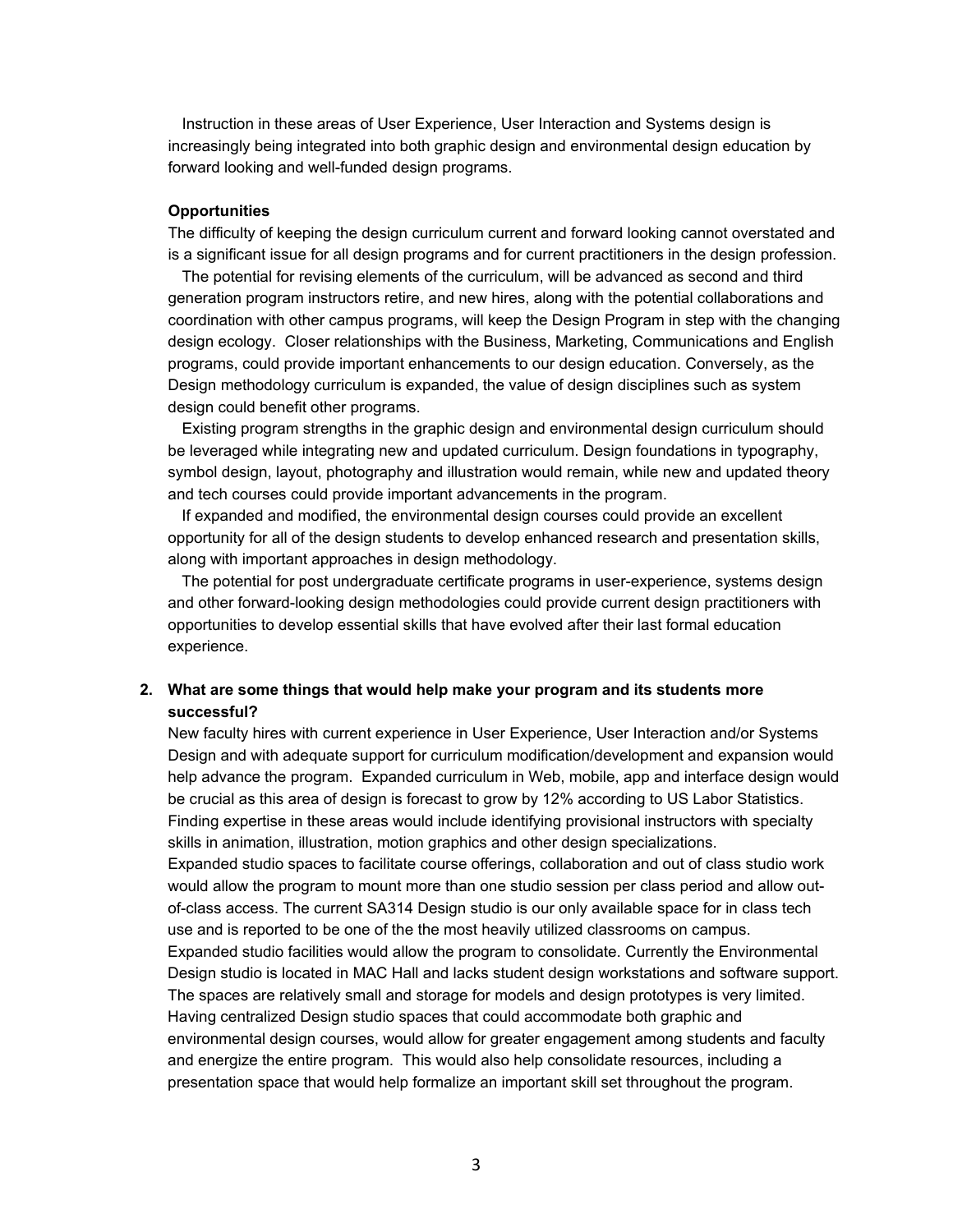The tech wish-list would include issuing laptops with preloaded software, access to 3d printing and rapid prototyping equipment. Increased fast server access, storage and networking capabilities would be crucial.

#### **3. What are some program accomplishments worth highlighting? Some Recent Design Student Accomplishments**

- Katherine Stephenson, 2020 is currently designing several large scale displays for the Cofrin Biodiversity Center conference room as a senior distinction project.
- Kady Jordon, 2019 Senior Art Show April 13 25, 2019 She included multiple pieces that she designed Camp Hinterland and 2018 Summer Camps as part of her design internship at YMCA.
- Jenna Harper received the student 2018 Silver Addy award from the AD Fed Fox River Advertising Club for her Issue (endangered species) Campaign: "Big Cat Rescue" poster.
- Three graphic Design students were included in the fall 2019 46th Annual Student Exhibit. Those students included: Megan Nighbor, Wade Connett, and Kristen Lewandowski.
- Megan Nighbor received Excellence in Design Purchase Award for her "Save the Menominee River",
- Wade Connett received an Excellence in Design Award for his "Non- Profit 22 Kill", poster.
- Kristen Lewandowski received an Excellence in Design Award for her "We Care", poster.
- Design Lounge (UWGB student graphic design org) students Jenna Bares, Emily Lautenschlager, Tommy Mlodzik and
- Garrett Spencer placed First in the student idea competition Innovation in Aging at WiSys event at UWGB on March 1,
- 2019 for their presentation of "Scan Shield" a payment wallet that helps protect seniors from theft. Nine teams from UWGB entered the competition.
- Emily Lautenschlager, Jenna Bares and Kayla Wunch all received University Leadership Awards in Spring 2019
- Noah Hanold is employed as a graphic designer at Kwikee, SGSCO, Information Technology and Services, Peoria, Ill.
- Kady Jordon is employed as a junior graphic designer with Uline, Pleasant Prairie, WI.
- Megan Nighbor is employed as a graphic designer with Peshtigo Times Printers and Publishers, Peshtigo, WI.
- Kayla Wunch is employed as a graphic designer with Imprint, Oshkosh, WI.
- Kimberly Schwarzenbart received the student 2017 Best of Show Addy award for "Lotus Sushi & Steak House" Japanese restaurant multiple piece visual branding project the same project for which she received a Gold Addy.
- Kimberly Schwarzenbart received a student 2017 Gold Addy award from the AD Fed Fox River Advertising Club for A Visual Brand Identity Design that included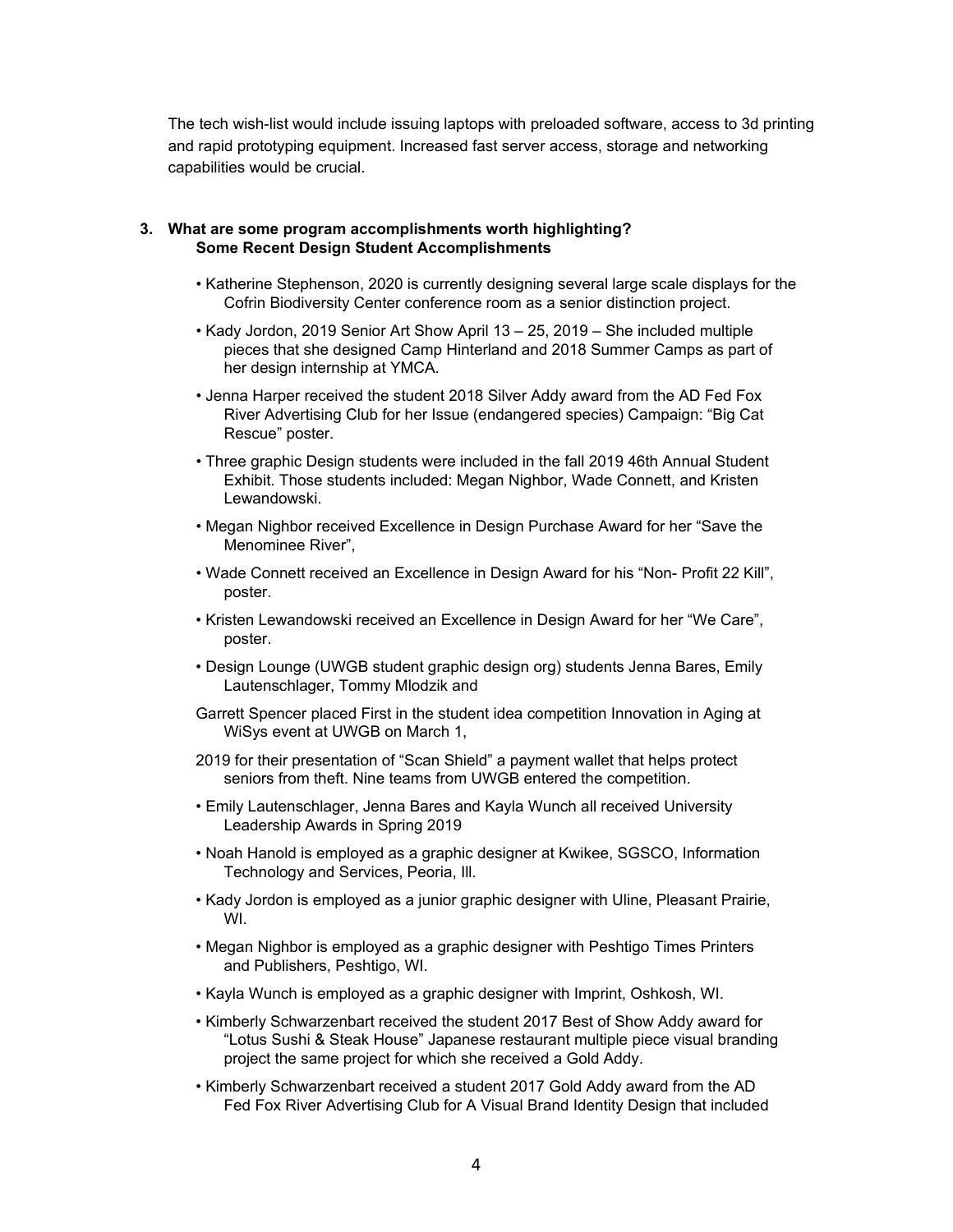multiple- piece branding (concept, identity, menus, tea boxes, ads, etc.) for a Japanese restaurant "Lotus Sushi & Steak House"

- Kimberly Schwarzenbart received a student 2017 Silver Addy award from the AD Fed Fox River Advertising Club for her personal portfolio leave• behind/teaser•
- Kimberly Schwarzenbart received a student 2017 Silver Addy Award from the AD Fed Fox River Advertising Club for, a booklet titled "Don't Be Like Frank -
- Awards for the 2017 Student 45th Juried Exhibition Those design students included:
- Angela Collier: Issue Campaign: "Ocean Conservancy Non-Profit Ad Campaign" poster, brochure and mailer 2 Awards: Lawton Gallery Award for Excellence + 2017 Excellence in Design Award.
- Kimberly Schwarzenbart: Issue (endangered penguin species) Campaign: "Have You Seen Us?" poster, brochure and mailer– 2017 Excellence in Design Award
- Jong Vang: Ethnic Restaurant (Japanese) multiple• piece Branding Campaign: "Oishii" brand and concept design, menu, packaging, etc. – 2017 Excellence in Design Award
- Jenna Harper: Issue (endangered penguin species) Poster: "Have You Seen Us" poster– 2017 Excellence in Design Award
- Lindsey Streets: Issue (mental Health Awareness) Campaign: "MHA" campaign poster – 2017 College of Health, Education and Social Welfare Purchase Award
- Nathan Nichols received a Spring 2018 Chancellor's Leadership Medallion.
- Emily Ambrosius, graphic designer, JP Media, formerly Jones Publishing, Iola, WI, Fall 2017 – present

#### 4. **Have there been any significant changes that have affected your program**?

Professor Toni Damkoehler retired in July of 2020. She was one of two full time faculty and our only Full Professor in the Design program. Her teaching is currently covered by our Senior lecturer and an adhoc instructor.

A 2018-19 Lab Modernization Grant provided funding for significant improvement in classroom displays and switching capability, allowing students to show digital files from their workstations.

The Art and Design Program received associate accreditation in 2014 through the National Association of Schools of Art and Design.

The merger of the UWC schools has allowed us to mount supporting level Design courses at the Manitowoc and Marinette campuses.

#### **3. Where do you want your program to be 5 to 7 years from now?**

The program curriculum would transition to include more web, interactive, user-experience and service design elements in addition to the established foundations curriculum. This would entail adding curriculum at the supporting level to fully integrate these key areas into the program. Course work at the supporting level should also include requirements for problem solving methodology courses specific to design. Currently, Environmental Design Studio I, provides that opportunity, but is not offered with sufficient periodicity to serve all of our design students. Art 106, Three-Dimensional Design has been a requirement for this purpose, but as it is an Art discipline course, is biased towards object making. Over the next seven-years, the program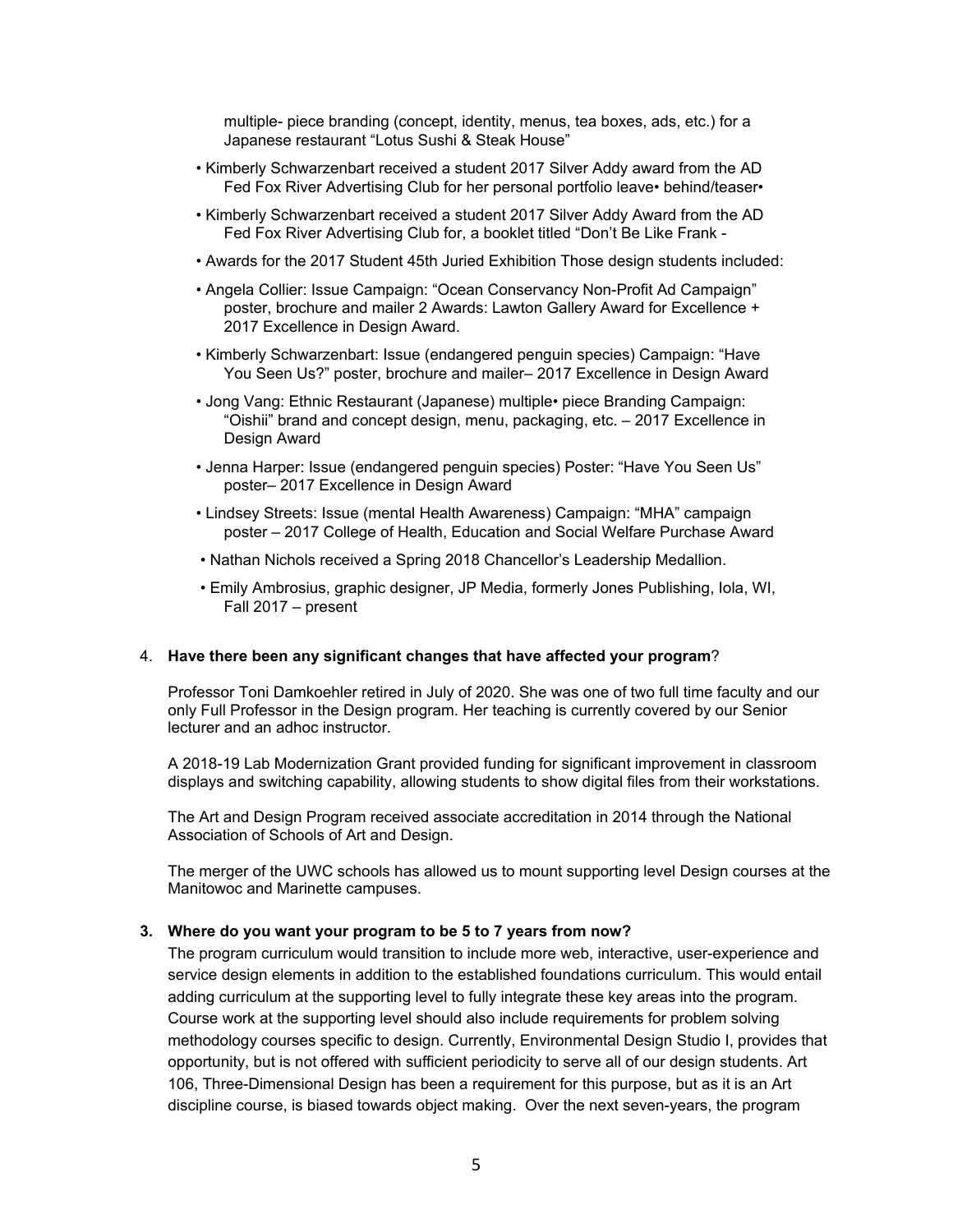should make a substantial shift to the needs in the information-based economy. The program should also create ties with the business and marketing programs, allowing for cross discipline course development that would prepare both Business Administration and Design students for emergent professional demands.

#### **Positions, Facilities and Resources.**

Increasing the Design faculty from two full-time tenure tract appointments to three would be a significant improvement in the program's ability to update, expand, promote the curriculum and grow enrollment. Another option would be to maintain two tenure track positions and increase the Environmental Design instructor's contract from adhoc to a 50%+ lecturer appointment and add a second 50%+ lecturer position that would tap a design professional. This would allow for an expanded the three-dimensional design, design methodology and professional practice curriculum and engage another professional with local and regional ties.

Improved and expanded on or off-campus facilities that would be designed for group work, presentations and community engagement as well as close proximity to tech labs, equipped with design software and related prototyping and peripheral equipment. Improved networking and digital storage capabilities. Having centralized design studio facilities would greatly enhance program interaction and allow us to consolidate technology and specialized studio spaces.

Adding design history and history of architecture courses to the curriculum would be a significant addition to the theory section of the curriculum. The core of the design curriculum would be expanded to include research and methodology courses, specific to the requirements of contemporary design and relevant to areas of graphic design, environmental design, interactive and user-experience design.

Potential connections with the Business, Marketing, Communications, English and Computer Science and Environmental Science programs would provide opportunities for collaborative work that emulates professional practice. The reactivation of previously offered workshop courses would also provide a framework for mounting project work for campus and not for profit organizations and engage students and faculty from other discipline areas.

### **Potential for MFA Degree and Post-undergraduate Certificate Programs.**

The potential to mount an MFA degree in design should also be explored as consideration is given to this in the Art program. The ability to expand the program offerings would be necessary to fulfill the credit requirement for this program upgrade.

The ability to offer post-undergraduate certificates in User-Experience, User Interface, and Services Design would be a valuable resource for the regional design community. As noted previously, the ability of current design practitioners to remain current in the field is challenging as the new realities of the emerging knowledge economy continues to reshape the profession as the industrial economy diminishes. Advanced design certificates would allow current Design professionals to upgrade their skills and remain viable as practitioners.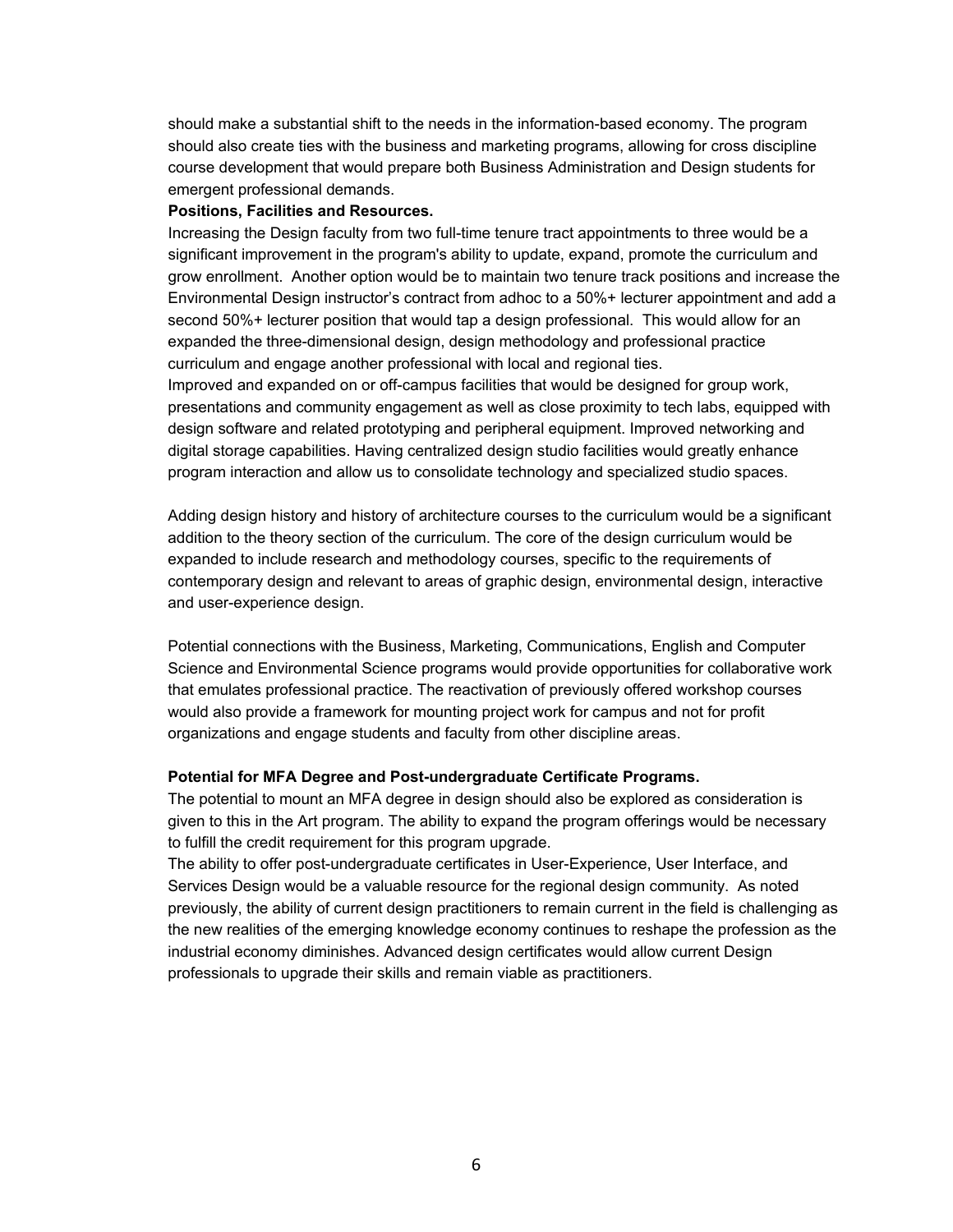# **Demand and Employment Projections**

| <b>Types of Work</b> |                                                                                   | % Growth | # Current Positions | # New Positions |
|----------------------|-----------------------------------------------------------------------------------|----------|---------------------|-----------------|
| All Employment       |                                                                                   | 7%       |                     |                 |
| Desktop Publishing   | • Print based work.<br>• 2 yr AA degree                                           | $-14%$   | 14.600              | $-2000$         |
| Graphic Design       | • Print based + corporate<br>identity work.<br>• 4-yr degree                      | 4%       | 266.300             | $+11.100$       |
| <b>Art Direction</b> | • Creative Direction<br>• 5 yrs professional experience                           | 5%       | 90.300              | $+4.900$        |
| Web Design           | • Networked communication.<br>• Graphics + Interface design.                      | 15%      | 162,900             | 24,400          |
| Software Design      | • Creative aspects of software<br>design (graphics & interface).<br>• Programming | 24%      | 1.256.200           | +302.500        |

Source of statistics: U.S. Bureau of Labor Statistics Occupational Outlook 2016–2026

Pre-pandemic projections for growth overall were determined to be 7% at a time when the economy was in a sustained period of growth. The data shows Graphic Design positions that require a 2-year degree in desktop publishing in a steep decline while other print-based areas of design requiring a four-year degree, show position increases below average. This reflects the continuing transition from print-based materials to online communications.

Designers engaged in web and software design will continue to need traditional skills in typography, layout and design, symbol design, illustration and communications hierarchy, etc. as major elements of their work. Additionally, they will need skills in user experience and knowledge of interface design to inform design work for online and networking applications. Programming skills are also an important element in this mix, not necessarily as a primary function, but to better inform their collaborative work that is a crucial aspect of the highly technical nature of design for the digital environment.

Regional need for designers should remain constant as the number of design studios, in-house design offices and advertising and packaging design firms has increased in NE Wisconsin. The Design Arts program continues to successfully place graduates in entry level positions, with experienced placements promoting into leadership positions. The program remains attractive to students seeking a challenging creative profession with a technology component.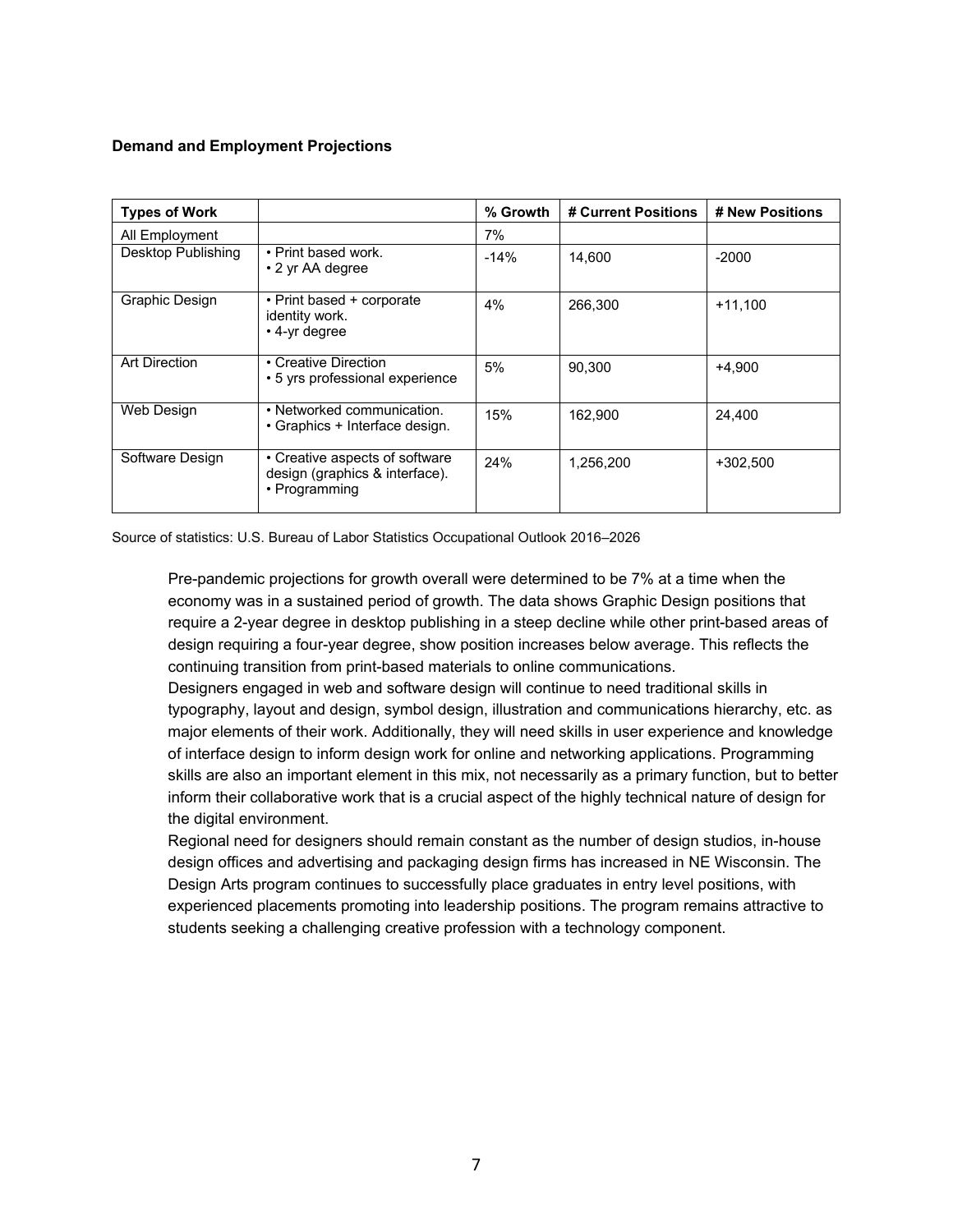### **Internal**

### **1. Program goals (Mission, vision, learning outcomes; present as narrative/lists)**

**Mission:** The design arts program educates, prepares and inspires student designers to be creative thinkers and opportunity seeking problem-solvers, as members of the global community. **Vision:** Design is a process of finding opportunities in the challenges presented by changes in cultural, social, economic, technological and environmental systems. The design arts program strives to provide methods to embrace change, leverage needs and opportunities, in the effort to advance our global community.

### **Goals:**

• Promote curiosity, strategic and critical thinking.

• Provide methods of approaching and deconstructing complex issues in a solution finding process.

• Recognize the importance of the shifting social and cultural influences on the design ecology.

• Embrace the constantly changing nature of technology and the impact on the design profession and global culture.

- Recognize the importance of diversity and inclusion when addressing design challenges.
- Act ethically as a design professional.

### **Assessment:**

Program Assessment is both a formal and informal process of reviewing class portfolios, feedback from internship supervisors and ongoing discussions between Design Arts faculty. The assessment model has been in place since 1999 and consists of portfolio evaluations in each of the courses. In the design area portfolios typically consist of a structured display of the project work that students have produced in their course work, internships and employment in design related areas as undergraduates. The portfolios usually are a mix of digital (web and media) and hard-copy examples of finished work (in the case of print materials) as well as process sketches that are helpful in showing the methodology and depth engaged in project research. Web-based portfolios are increasingly part of the program requirements.

Assessment is an ongoing process within the program with faculty frequently engaging in discussions to identify issues and consider if and how teaching and curriculum might be improved. Evaluation of student interns is provided by site supervisors and is an important component of the Design Arts assessment mechanism. Evaluation forms are structured in such a way as to encourage comment and reflection on areas relating to program objectives and student learning outcomes. Internship portfolio reviews by faculty sponsors is another important evaluative tool as the student response to internship project requirements provides key information as to student preparation for professional practice.

# **The eight key points in our assessment reflect specific pedagogical outcomes:**

- 1. Develop knowledge of the history, technological changes, and aesthetic traditions of design.
- 2. Develop problem-solving methods as a primary tool in the design process.
- 3. Create an awareness of the interrelationships among communications disciplines in the design of professional print and interactive media.
- 4. Develop the ability to apply the design process as a creative decision-making tool.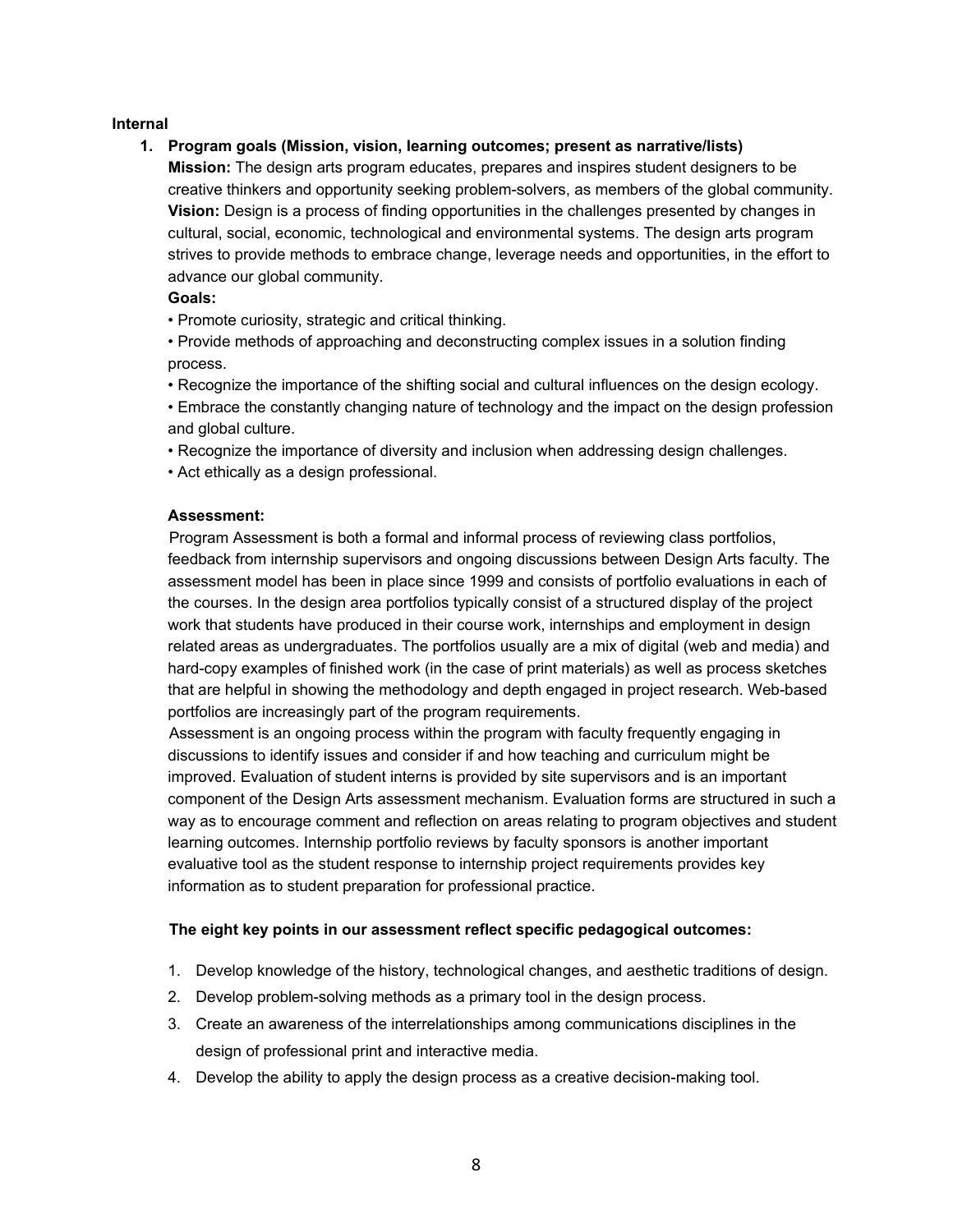- 5. Promote the use the appropriate tools and techniques in the design process to formulate solutions and combine them in a productive way (computer hardware and software, integration of text and image, creative group processes, etc.).
- 6. Develop skills that enhance group collaboration with other design professionals and clients.
- 7. Foster a commitment to ethical professional standards in design.
- 8. Develop analytical skills to evaluate and critique design solutions and to critique alternative design solutions in terms of aesthetics, function, and design principles.

### **2. Curriculum development (2013-2020)**

• Design 131, Introduction to Design and Culture examines the relationship of the consumer, industry and design from the industrial production model to post modernity and the digital age. The course looks critically at consumerism and issues of sustainability.

• Design 433, E-Publication was added to the curriculum and provides instruction in the strategies and technical skills for developing interactive multi-media publications.

• Design 433, Digital Video, explores different technologies and methods to create multimedia narratives using video, still photography and animation. Course includes sound recording, editing and mixing techniques. The intent is to provide the tools and experience in developing narrative and instructional web content.

• Design 433, Web Design includes strategies for web design, interface design, image preparation, html and css basics and the use of frameworks such as bootstrap.

### **New Curriculum Development**

Beyond the infusing of user-experience and user interaction into the existing supporting and upper-level courses and that addition of methodology/problem solving courses specific to design some consideration could be given to course development in:

1) User Interaction and User Experience Design

Interaction design (UI) is the design of web and interactive media to best optimize the delivery of information based on the end-users profile. The practice is a key design component in structuring interactive media to provide efficient and logical access to information on sites or apps that have large amounts of complex information. Interaction design is the process of making displays work intuitively and efficiently. User Experience (UE) design is the design of graphics and supporting material to enhance the display of information and make the process of using a site or application easier through principles of visual communication. Both UI and UE are included in the upper level design courses that feature interactive design, but providing instruction in these areas at the supporting level, would improve student outcomes as we add more interactive media design into the curriculum moving forward.

2) Exhibition Design

The course(s) could be a cross over between Graphic and Environmental design and engage students in the design of both physical and virtual displays. By extension, the course could have ties to the Natural Sciences area and the Richter Museum of Natural History, the Lawton Gallery and existing gallery practices courses in the Arts Management Program.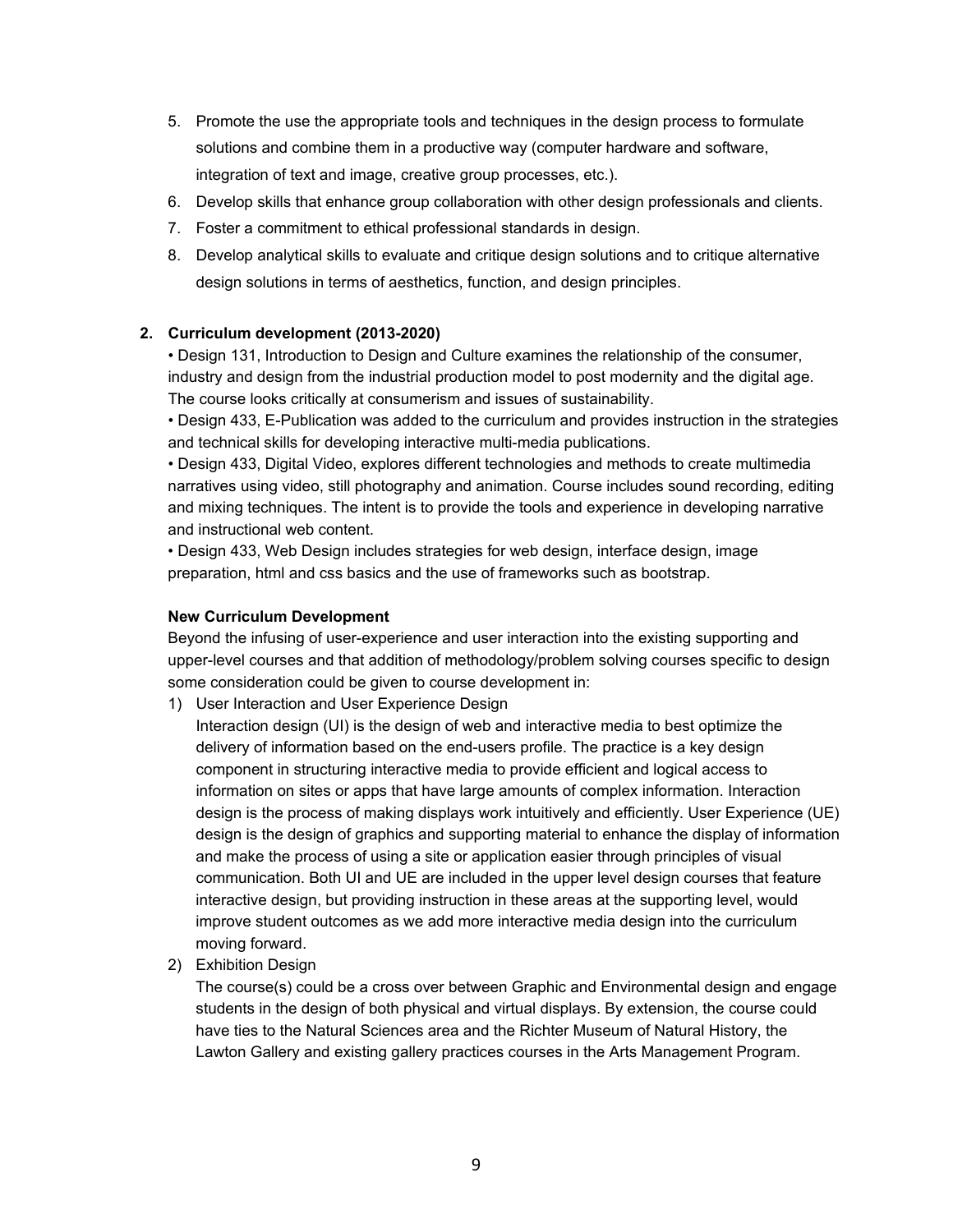# 3) Systems Design

Course development that would provide knowledge and process skills in developing systems that bridge virtual/digital and actual worlds. A real-life example of this would be the campus Covid-19 reporting system where-by a subject or the subject's supervisor report covid-19 exposure and or infection via an online form and then Human resources would make determinations and communicate that information to the subject and supervisor as needed. A system design in this instance would look for touch points between online and phone contacts to make sure that feedback information is seamlessly provided and documentation completed. Systems design uses a number of different mapping tools that are familiar to designers of all stripes and is a natural fit as part of the typical problem solving that designers engage in.

# **3. Connections to other programs**

• The Voyageur Magazine is designed and published in Design 435 with the design faculty and students collaborating with faculty and students from the History program.

• Design majors are working as interns at the Richter Museum of Natural History.

• A Design student is currently working on an Honors project developing large scale display designs for the Cofrin Biodiversity Center.

• Design students have worked with staff from the Biodiversity Center to produce short videos.

• Design students enrolled in English 324 or as interns design and publish the Sheepshead Review each semester.

• Design students have enrolled in Business Administration courses and worked exclusively on projects that require the development of visual communications strategies and corporate identity designs.

• Design majors intern with the Communications Chair to develop promotional materials for the Communications Program.

• Business and marketing students have increasingly selected a design minor or double major in design.

• Art majors continue to double major or minor in design.

# **4. Number of courses offered**

Of the core design courses, only Design 131 is offered as an online option long term. Design 231, Graphic Design 1 is a studio course that shows some potential as a virtual offering.

5. **Diversity of students, faculty, and curriculum** (Overall number provided in materials. Chairs: short commentary if appropriate; provide examples from curriculum if appropriate.)

# **Student Diversity**

The American Institute of Graphic Artists is the professional organization for graphic designers. Their annual survey shows the need for expanded diversity among design professionals. Of practicing professionals who responded to the national survey:

- Only 3% of designers are Black/African American
- Only 5% of designers are Bi-/Multi-Racial
- Only 8% of designers are Latina/Latino/Latinx/Hispanic
- Only 0.2% of designers are Native American/First Nations/First People
- Only 15% of designers LGBTQIA+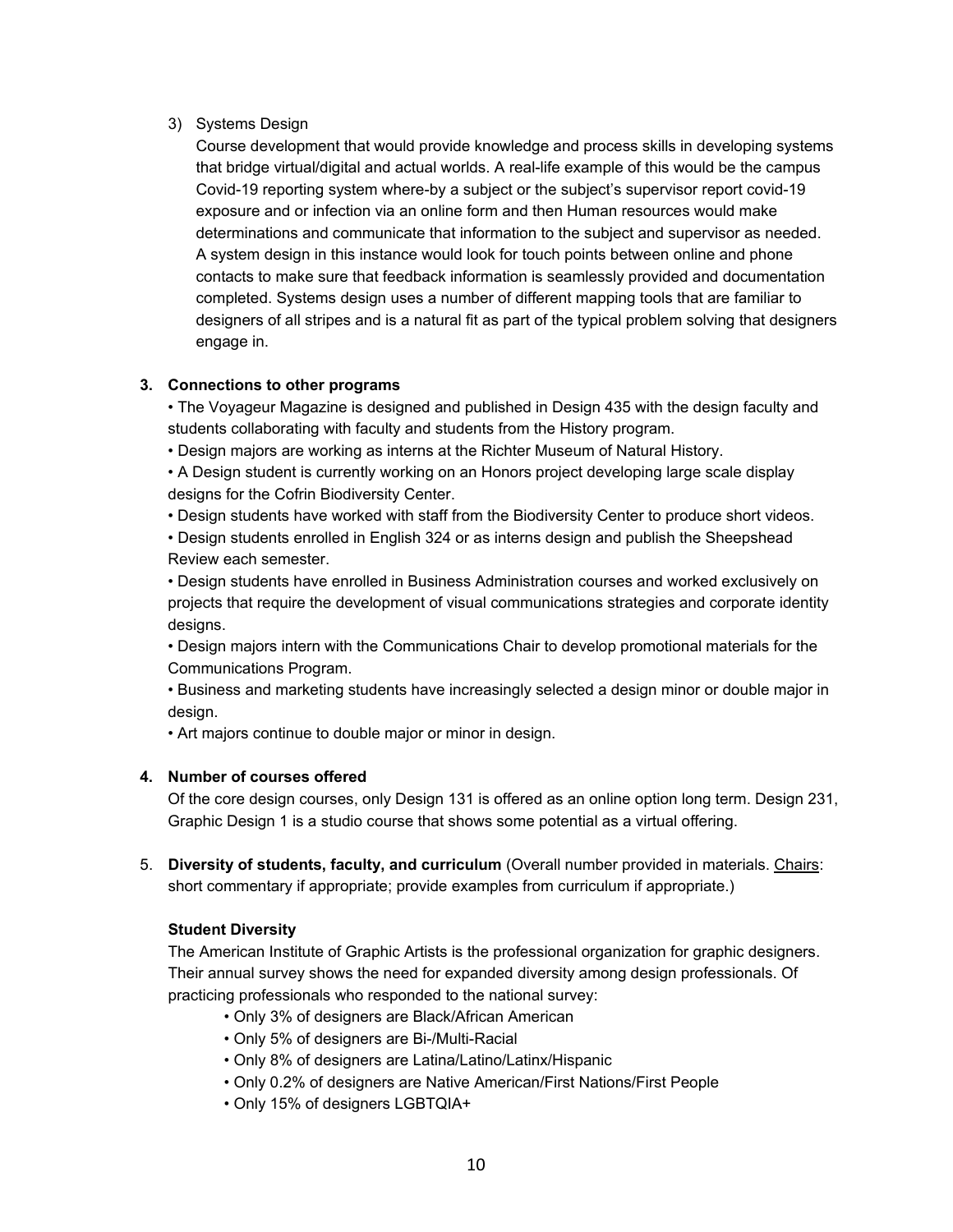This survey might suggest that there is some correlation between the low percentage of minorities within the profession and the make-up of our majors. More than likely, our program is a reflection of the diversity of our campus wide population.

\*It should be noted that Southeast Asian students have been enrolled in our program during the period of review, but none are reported in the statistics.

#### **Diversity in Curriculum**

As much of our supporting level course work is linked to the Art Program curriculum, we rely on Art History requirements to provide perspectives of cultural and gender diversity. Our program has an equal number of male and female faculty and issues of diversity and sustainability have been embedded in course material and project work assigned at all levels.

#### 6. **Gen Ed, FYS/GPS, CCIHS** (Lists)

Of the design courses offered only Design 131 Introduction to Design and Culture is a general education course, fulfilling the sustainability requirement.

### **Program support and staffing**

The design program has historically been a two-person operation, with two tenure positions to manage instruction, facilities and technology, advising and recruitment to a relatively large group of students. Additional teaching is provided by a 52% senior lecturer and one adhoc who teaches the environmental design courses.

The Design program coordinator receives one, three credit reassignment annually for program management. Advising and internship supervision are not part of the reassignment but have become the de facto responsibilities of the program coordinator and require a significant amount of time, especially as we are recruiting an increasing number of transfer students with transcript reviews and substitutions a significant element in the intake process.

Staffing issues were noted when applying for accreditation in 2013. In their visitor report NASAD recommended adding one or two new positions to the Design program and additional reassignments for program administration. Since that time, enrollments in the program have declined, but the small number of faculty remains as a limiting factor in curriculum development, technology updates and day-today maintenance.

7. Cost per credit hour (TBD)

# **External**

1. **Outreach**: student/faculty partnerships, collaborations, participation with organizations or individually.

• The design program continues to work collaboratively with the Brown County Historical Society with the design and publishing of the Voyageur Magazine each semester.

• Faculty scholarship frequently engages regional businesses and not-for-profit entities.

• Student internships have made valuable connections with a significant number of local and regional organizations. During the review period the Design program has sponsored 111 internships.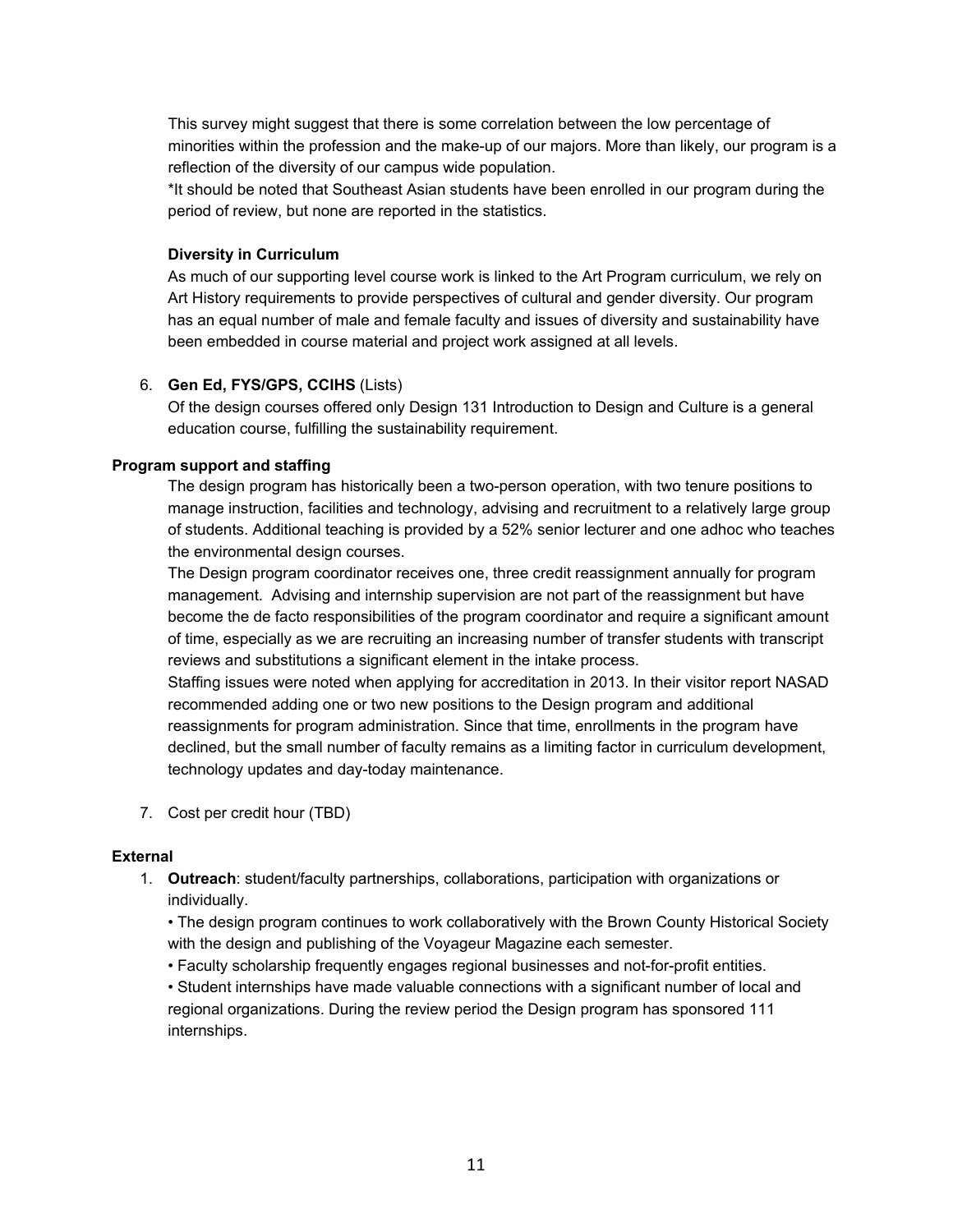# **2. Contributions to regional infrastructure**

Design program graduates continue to act in leadership roles within the regional design community:

- Noah Hanold is employed as a graphic designer at Kwikee, SGSCO, Information Technology and Services, Peoria, Ill.
- Kady Jordon is employed as a junior graphic designer with Uline, Pleasant Prairie, WI.
- Megan Nighbor is employed as a graphic designer with Peshtigo Times Printers and Publishers, Peshtigo, WI.
- Kayla Wunch is employed as a graphic designer with Imprint, Oshkosh, WI.
- Danielle Nonhof is a graphic designer, illustrator and brand manager at Fashion Angels enterprises in Milwaukee, WI
- Matt Vanden Boomen is a junior graphic designer at Wild Blue in De Pere, WI
- Samantha Leroy is a graphic designer and illustrator at FLS Banners in Door County, WI
- Zebulun Rutter is an art director at OEC Graphics in Appleton, WI
- Alex Pichette is a graphic designer for Strawberry Fields, Green Bay, Wi.
- Chris Livieri was hired as a graphic designer for the EAA, Oshkosh, WI.
- Kristine Gay was hired as a designer for the City of Virginia Beach Planning/Director's Office, Virginia Beach, VA.
- Maja Gettrust was hired as a graphic designer for the franchising office for Breadsmith in Whitefish Bay, WI.
- Kim Fischer was hired as a production artist for the Ripon Commonwealth, Ripon, WI.
- Tyler Gajewski is a media designer with Green Bay Packers.
- Kristine Gay was hired as a graphic designer for the 1717 Design Group, Richmond, Virginia.
- Christine Engler is employed as a designer with Architype of Green Bay, WI
- Jacob Yahnke is employed as a designer with Imaginasium in Green Bay, WI
- Katie Van Straten is a graphic designer at Shopko in Green Bay, WI
- Adam Weisner is employed as a designer with Mauthe Center, Green Bay, WI

# **3. Scholarly activity of faculty.**

Some examples of recent activities:

• Promotional materials for the University Theatre for several years running. This includes poster, program and brochure design. The materials have received a significant number of regional awards over the years.

- The Humboldt Sesquicentennial 144-page History Book and Event Poster
- Infographic designs the Green Bay Metropolitan Sewerage District.
- Informational video for UW-Green Bay, the Wisconsin Coastal Management Program and NOAA that features the Green Bay Estuary.

• Production of a series of videos featuring interviews with key employees of Hamilton Manufacturing's Wood Type production facility.

• Production of a series of lectures and demonstrations at the Hamilton Woodtype and Printing Museum's annual conference.

- Promotional video script development for Pulaski boat builder Carver/Marquis.
- Research and script development for Koehler's maritime equipment division.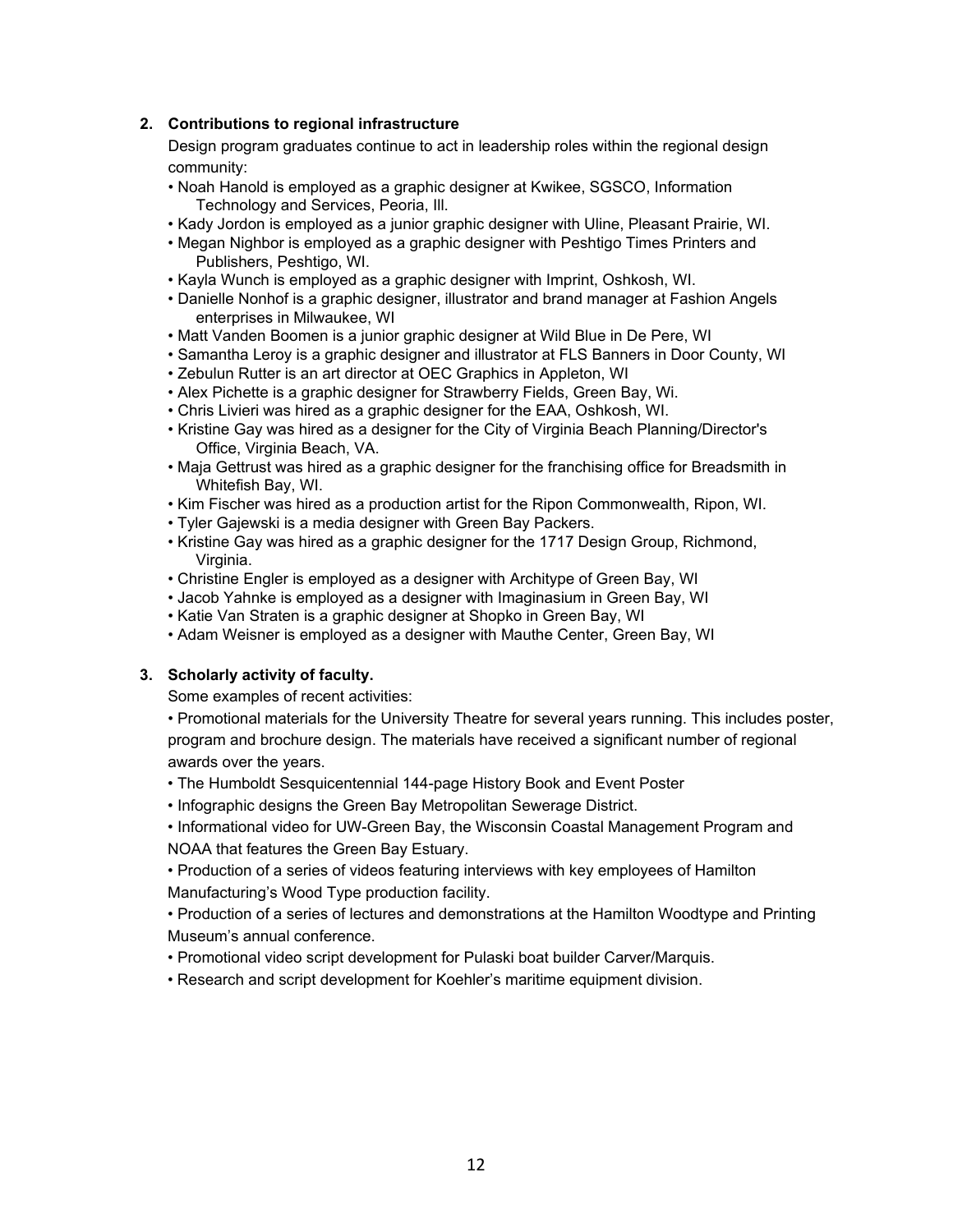### **Student Success**

1. **High-impact practices and individualized learning opportunities** (Some data provided; lists and/or brief narrative)

Design 431 Graphic Design III, Design 433, Design 435 Publication Workshop, Design 436 Environmental Design III, and Design Internships continue to provide demanding, high impact learning opportunities for our students. Project complexity, scale, presentation requirements and compressed timelines emulate professional practice and provide for portfolio development. The upper-level studio experience is important in developing the confidence, skills and pacing in advance of professional practice.

### **2. Retention**

Retention and four-year graduation data that was available previously indicated that the retention rates were very good in the design program. This could be attributed to the design student's perspective of tangible professional outcomes with the resulting degree and the developing portfolio of work that is evidence of entry level experience and competency.

There is evidence that the typical number of semesters to graduation have increased some as some students prefer to enroll in additional upper level courses by adding an additional semester in their senior year or returning as special students following graduation. This is thought to accommodate taking more upper level studios, to add to the depth of their portfolios and to gain more experience.

As technology has become a dominant element in design education, the prospect of a 5-year degree as a standard for design programs has long been debated.

### **Mission Relevant**

1. Relevance to mission

The Design Arts interdisciplinary major provides a bachelor degree in design within the context of a liberal Arts education. The program strives to provide essential knowledge and skills that allows student to advance into professional design practice.

The common curricular thread within the Design Arts program is the ability of program majors to develop and apply problem solving and design thinking methods in pursuit of innovative assignment/project outcomes. The program emphasis on the problem-solving component of the curriculum establishes a baseline set of skills that prepare program majors for employment potential in an ever- evolving profession.

To this end, the Design Arts major provides core studies in design that include research and problem-solving methodologies, principles of design for environmental and visual communication design, technology use and professional practices. The program also instills an understanding of the historical importance of design, its relationship to culture and the evolving application of design as an interdisciplinary, solution finding tool. Design research, interdisciplinary collaboration and rigorous methods of exploration are primary concerns of the curriculum allowing program majors to adapt to an expanding gamut of media used in communication, interactive media, print design and human scale interaction and sustainable design practices.

Students develop the ability to articulate design concepts using images, text and/or the spoken word during the development phase of the design process and in presentation to the client or end